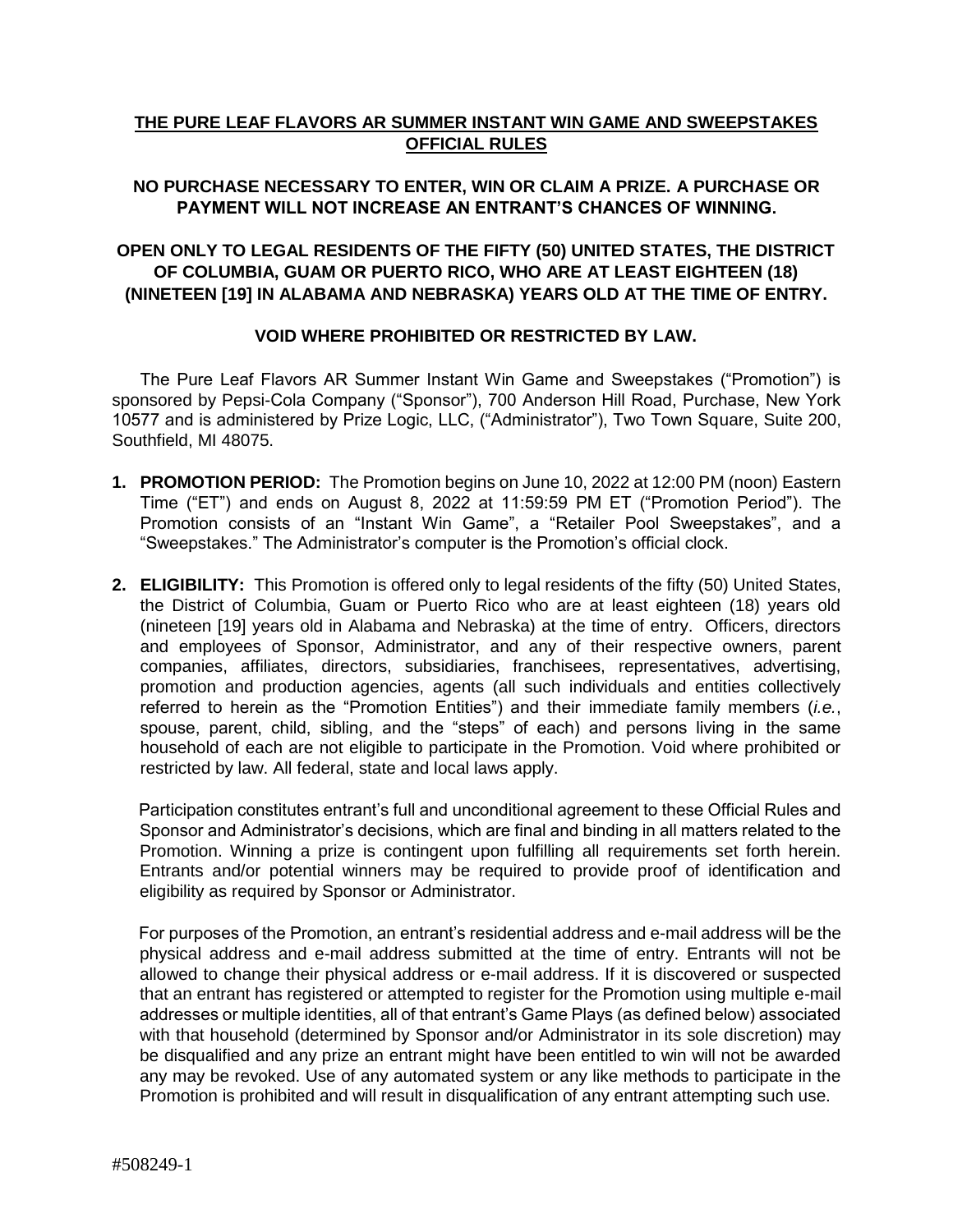**3. HOW TO PARTICIPATE: No purchase necessary to enter.** During the Promotion Period, eligible entrants may either purchase any participating Pure Leaf product at a participating store ("Qualifying Purchase"), while supplies last and locate the "QR Code" on Promotion print advertising or eligible entrants may locate the free QR Code in the Appendix of these Official Rules. Entrant must then scan a "QR Code" to launch an AR experience ("AR Experience") (entrant may skip the AR Experience if entering from a desktop computer). **An entrant is not required to scan a QR Code to enter the Promotion and may just visit the Website (defined below).**

The AR Experience will feature eight (8) different flavors (each a "Flavor") and entrant may take a photo of a Flavor to help guide his/her AR Experience. Once the AR Experience is complete, entrant must click on the link to visit entry.PureLeafContest.com the Promotion website ("Website") (or may skip the AR Experience and visit the Website directly) and complete and submit the registration form including, but not limited to, his/her first and complete last name (no initials), valid e-mail address, phone number, street address (no P.O. Boxes will be allowed), city, state, and zip code. Entrant may also select a retailer ("Retailer"), where he/she likes to buy Pure Leaf, from the provided drop-down menu on the registration page. Upon selecting a Retailer, entrant will receive one (1) entry into the Retailer pool Sweepstakes for the Retailer entrant selected (each a "Retailer Pool"). There are thirteen (13) total Retailer Pools as follows: Get Go, Giant Eagle, Winn Dixie, Harveys, Fesco Y Mas, GIANT, Harris Teeter, Jewel, Schnucks, Albertsons, Save Mart, Luckys and Other (which should be used by a participant who does not have one (1) of the other listed Retailers close to his/her residence).

After registering or logging-in, the entrant must then follow the on-screen instructions to play the Instant Win Game ("Game Play"). After the Game Play, the entrant will receive notification on the Website screen as to whether he/she is a potential "Instant Winner" ("Notification"). Each entrant will automatically receive one (1) entry into the Sweepstakes after playing the Instant Win Game. Each entrant who receives a winning Notification will be deemed a potential Instant Winner subject to verification of the entrant's eligibility and compliance with these Official Rules, as determined by Sponsor in its sole discretion. An entrant is not a winner of any prize, even if the Notification should so indicate, unless and until entrant's eligibility and the potential winning Game Play have been verified and entrant has been notified by Administrator that verification is complete. Sponsor will not accept screen shots or other evidence of winning in lieu of its validation process. Any Game Play that occurs after the system has failed for any reason is deemed a defective play, is void, and will not be honored. **An entrant cannot participate solely by scanning the QR Code.** 

### **NO PURCHASE NECESSARY. To enter without scanning a QR Code or making a purchase, visit Pureleafcontest.com and follow the directions.**

**LIMIT:** There is a limit of one (1) Game Play and Sweepstakes entry per Flavor per day during the Promotion Period (for a total of five [5] Game Plays and five [5] Sweepstakes entries during the Promotion Period). There is a limit of one (1) Retailer Pool Sweepstakes entry during the Promotion Period. A "day" is defined as starting at 12:00 AM (midnight) ET and ending at 11:59:59 PM ET on each calendar day during the Promotion Period, except on June 10, 2022 when the day will start at 12:00 PM (noon) ET and end at 11:59:59 PM ET. In the event that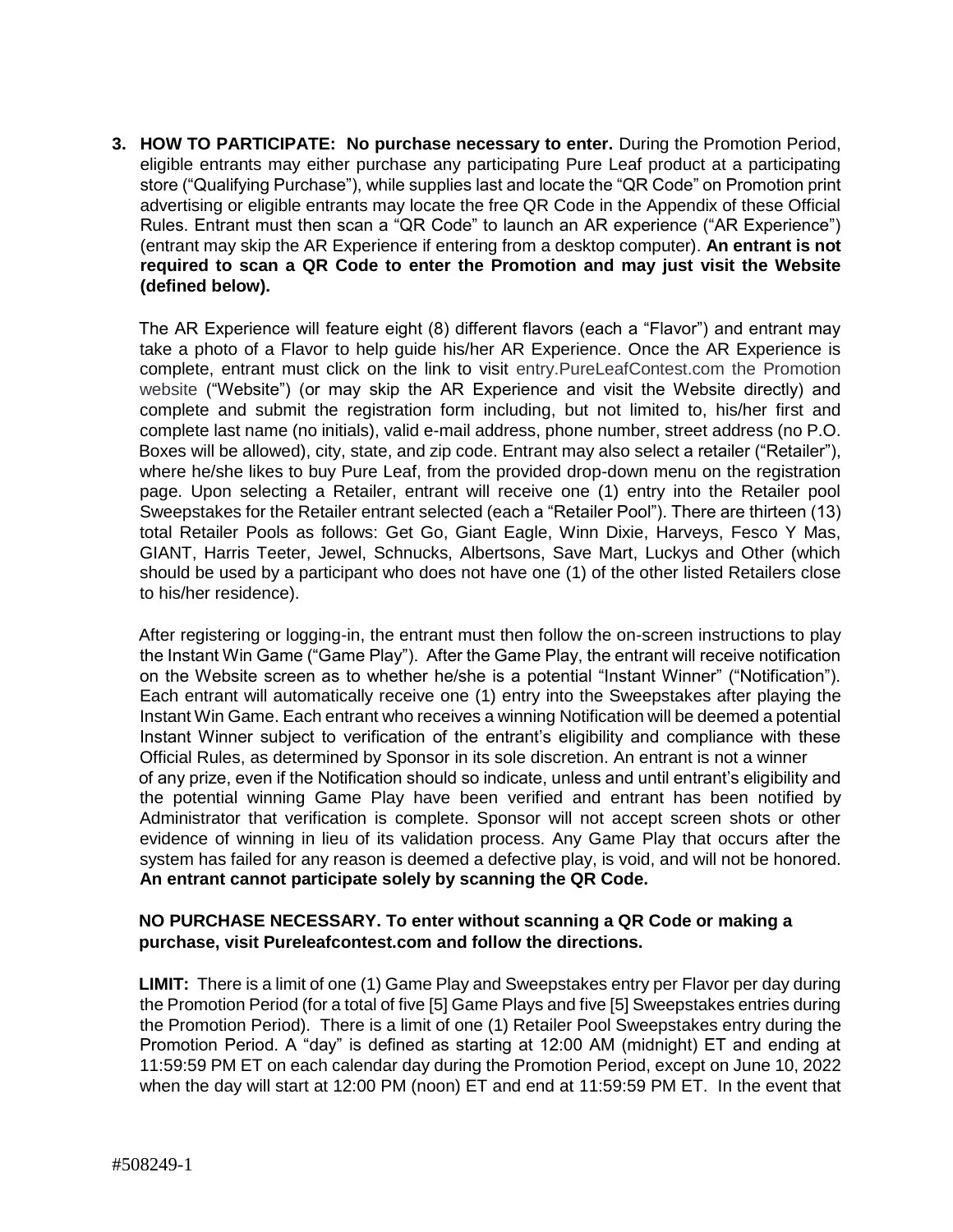a household enters the Promotion using more than five (5) unique e-mail addresses, all of the Game Plays/entries associated with that household (determined by Sponsor or Administrator in their sole discretion) may be disqualified.

**Bonus Sweepstakes Entry:** Entrant may earn one (1) bonus entry via one (1) of the following methods:

- **A. Use the AR Experience:** Once an entrant "scans" at least five (5) Flavors within the AR experience and fills the flavor tracker on the Website, he/she will receive one (1) bonus Sweepstakes entry.
- **B. Mail-In Entry:** An eligible entrant may hand-write his/her complete name (no initials), valid e-mail address, street address (P.O. Boxes not accepted), city, state, ZIP code, telephone number, and date of birth (MM/DD/YYYY) on a 3½"x5" card ("Mail-In Entry") and mail it with sufficient postage to: The Pure Leaf Flavors AR Summer Instant Win Game and Sweepstakes Bonus Entry, P.O. Box 251328, West Bloomfield, MI 48325. All Mail-In Entries must be postmarked no later than August 8, 2022, and received on or before August 18, 2022, in order to be eligible. Entrant will receive one (1) bonus entry into the Sweepstakes.

Mail-In Entries must be legibly hand-written. Mechanical reproductions, postage-due, Mail-In Entries mailed in an envelope or sent in excess of the entry limits set forth below will not be accepted. Mail-In Entries received without a verifiable and legible return address will be deemed incomplete and not valid entries.

**Limit**: Regardless of method of entry there is a limit of one (1) bonus Sweepstakes entry per person during the Promotion Period.

**4. RANDOM DRAWING:** On or about August 19, 2022, Administrator will randomly select one (1) potential Sweepstakes winner from among all eligible entries received during the Promotion Period. On or about August 9, 2022, Administrator will randomly select sixty (60) potential Retailer Pool Sweepstakes winner from each Retailer Pool. All selected winners are potential winners, pending verification of eligibility and compliance with these Official Rules, as determined by Sponsor and Administrator, in their sole and absolute discretion.

# **5. PRIZES, ODDS OF WINNING, AND APPROXIMATE RETAIL VALUE ("ARV"):**

**A. Instant Win Game Prizes:** The following Instant Win Game prizes are available during the Promotion Period ("Instant Win Game Prizes"):

| <b>Prize</b>                | Quantity | ARV (each) |
|-----------------------------|----------|------------|
| A Pure Leaf Outdoor Blanket | 120      | \$55       |
| A Pure Leaf Fanny Pack      | 3,000    | \$28       |
| A Pure Leaf Hat             | 3,000    | \$20       |

**B. Sweepstakes Prize (1):** The Sweepstakes prize is a trip to winner's choice of one (1) location in the fifty (50) United States up to \$10,000 (pending Sponsor approval) ("Sweepstakes Prize"). Trip includes round-trip coach class air transportation from a major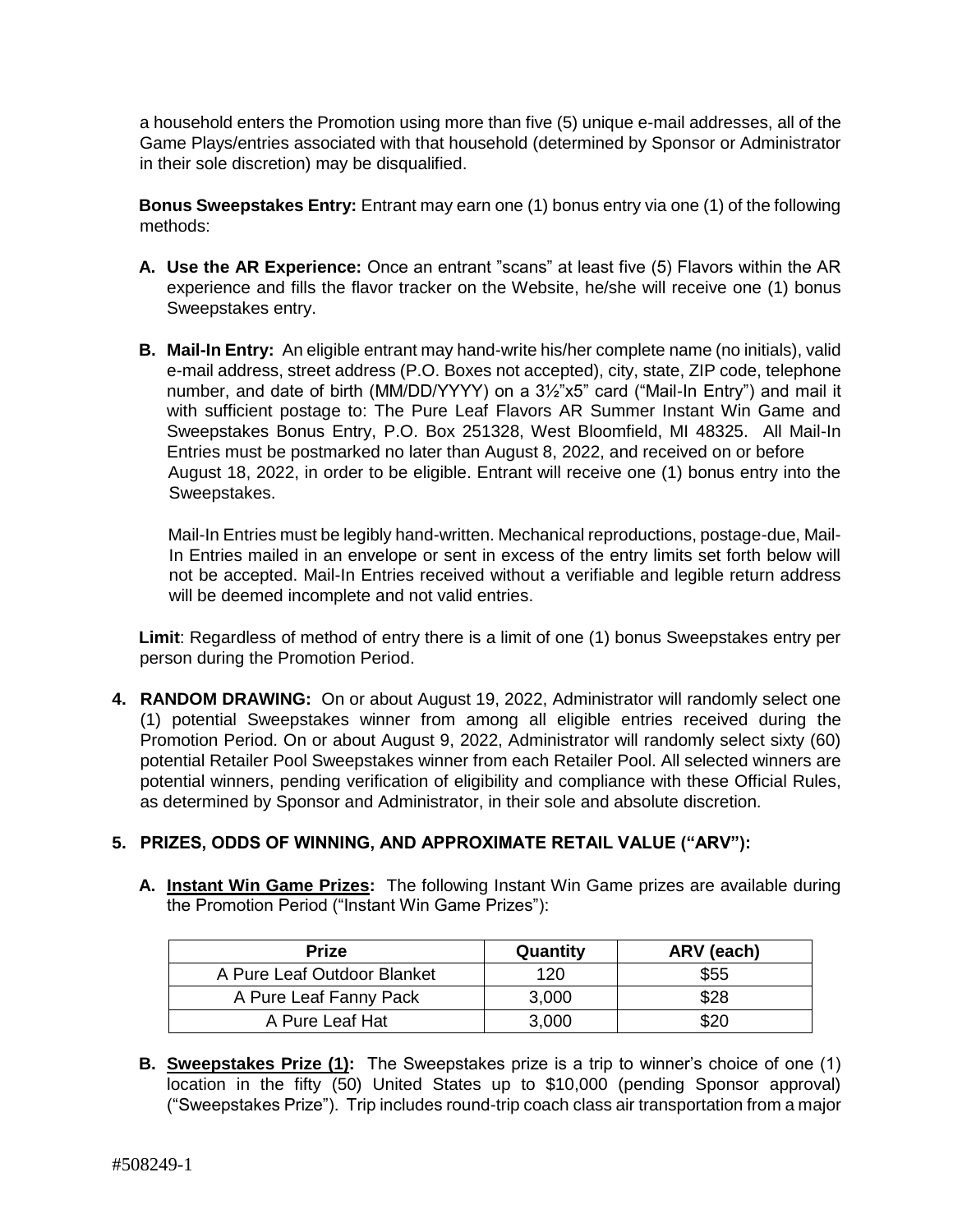commercial airport near winner's residence to winner's choice of location in the fifty (50) United States for winner and the number of guests and number of nights of the trip will depend on the cost of the trip, the destination location, and is subject to Sponsor's approval in its sole discretion. If the cost of the trip is under \$10,000, winner will receive the difference. Trip must be taken on dates specified by Sponsor. Winner and guest must travel on the same itinerary. The actual value of the trip may vary depending on point of departure and fluctuations in the cost of air transportation. Any difference between the estimated ARV and the actual value of the prize will not be awarded. If winner resides within a 100-mile radius of destination, ground transportation may be provided in lieu of air transportation, and no compensation will be provided for any difference in prize value. Travel dates are subject to availability; blackout dates and other restrictions may apply. Once the travel dates have been determined, no changes are permitted. Winner and guest are responsible for having valid travel documents including government identification and/or passports. Winner is responsible for all travel expenses not included herein, including airline baggage fees, gratuities, meals, and any other incidental costs or expenses related to participation in this prize. Travel must be booked at least seven (7) days in advance. Guest of winner must sign and return a travel liability release before travel will be booked. Winner and his or her guest hereby acknowledge that Sponsor has not and will not obtain or provide travel insurance or any other form of insurance for any part of the trip. Winner will be required to provide a major credit card upon hotel check-in, and all in-room charges will be charged to the credit card. Any damage to the room will be the responsibility of the winner. Sponsor bears no responsibility if any event, element or detail of the prize is canceled, postponed or becomes unavailable for any reason. Should any event, element or detail of the Sweepstakes Prize become unavailable, the Sponsor shall have no obligation to the winner aside from providing the remaining portion of the prize, minus any unavailable event, element or detail. Sponsor is not responsible if any event is delayed, postponed, or canceled for any reason. No more than one (1) Sweepstakes Prize will be available in the Promotion. The ARV of the Sweepstakes Prize is \$10,000.

- **C. Retailer Sweepstakes Pool Prizes (780 total; 60 per Retailer Pool):** Each Retailer Sweepstakes Pool prize is a \$100 gift card to the respective Retailer entrant selected upon registration (the winner of the "Other" Retailer will receive \$100 instead of a Retailer gift card) (each a "Retailer Sweepstakes Pool Prize"). No more than seven hundred eighty (780) Retailer Sweepstakes Pool Prizes, sixty (60) per Retailer Pool, will be available in the Promotion. The ARV of each Retailer Sweepstakes Pool Prize is \$100
- **D. Total ARV:** The total ARV of all available prizes in the Promotion is \$238,600.
- **E. Odds of Winning/Limit:** The odds of winning a Sweepstakes Prize depend on the total number of eligible Sweepstakes entries received during the applicable entry period. The odds of winning an Instant Win Game Prize depend on when the entrant completes a Game Play. Instant Prizes will be made available at random times throughout the Promotion Period. To be a potential winner of an Instant Win Game Prize, an entrant's Game Play must have occurred either at the exact randomly predetermined winning time as determined by Sponsor and/or Administrator. If a Game Play does not occur at the exact randomly predetermined winning time, then the next entrant's Game Play to occur after that time will be deemed a potential Instant Winner. The number of Instant Win Game Prizes available to be won will decrease during the Promotion Period as prizes are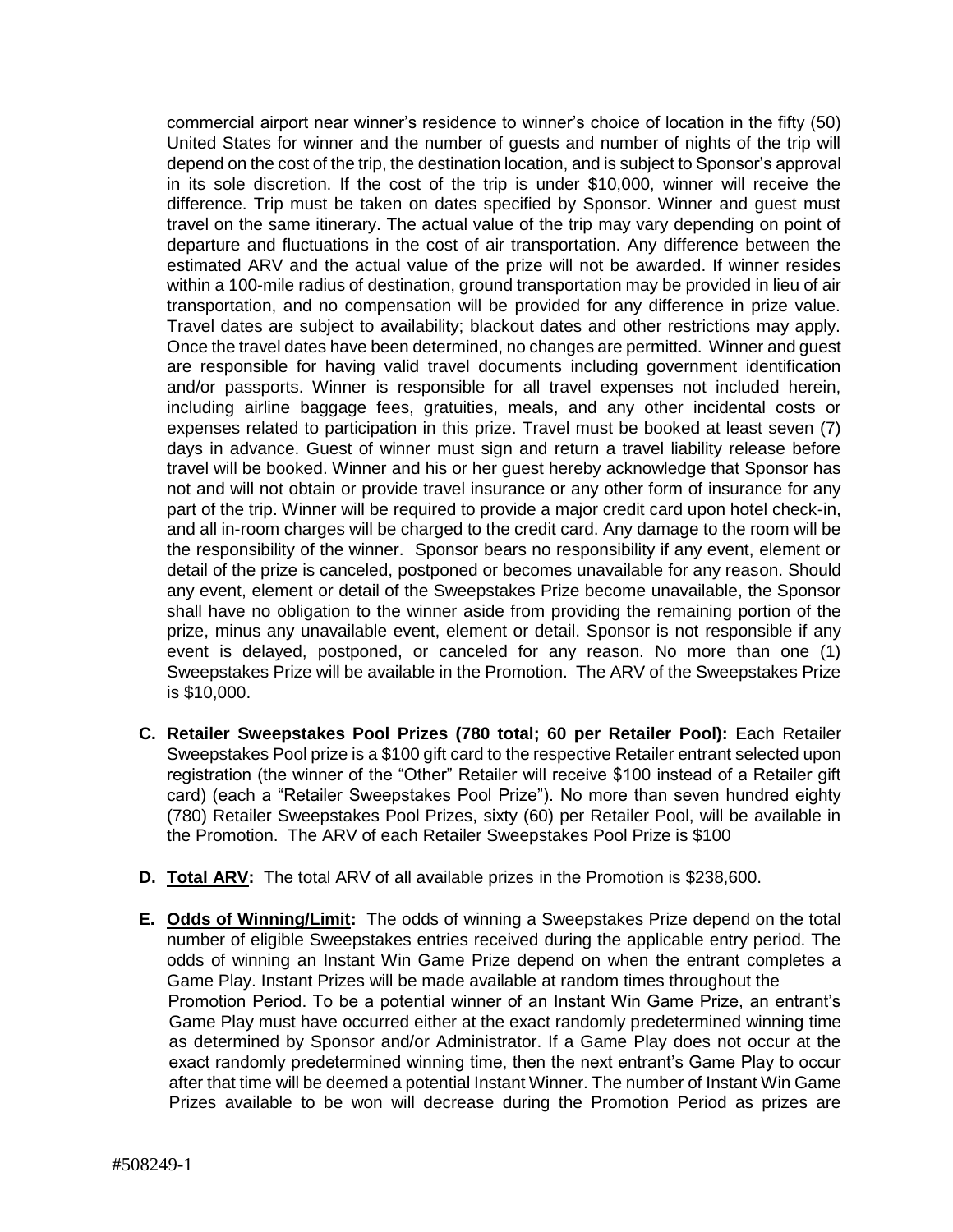awarded and claimed. There is a limit of one (1) Sweepstakes Prize, one (1) Retailer Sweepstakes Pool Prize, and one (1) Instant Win Game Prize per person during the Promotion Period.

- **F. General Prize Restrictions**: Details of prizes determined by Sponsor in its sole discretion.
- **6. HOW TO CLAIM A PRIZE:** After the random drawing, Administrator will notify the potential Sweepstakes Prize winner via e-mail at the e-mail address provided at the time of registration. Before being declared the winner of the Sweepstakes Prize, the potential Sweepstakes Prize winner will be required to execute an Affidavit of Eligibility/Liability & Publicity Release and tax acknowledgment ("Affidavit"). The potential Sweepstakes Prize winner must return a fully executed and notarized Affidavit to the Sponsor or its authorized designee within ten (10) calendar days from the date it is postmarked as being sent to the potential winner or the Sweepstakes Prize may (in Sponsor's sole discretion) be forfeited. All potential prize winners may be requested to provide additional documentation for verification purposes. If the potential Sweepstakes Prize winner or a potential Instant Winner is disqualified, found to be ineligible or not in compliance with these Official Rules, declines to accept a prize, or in the event that the potential winner fails to any requested documentation or an executed and notarized Affidavit within the ten (10) calendar day deadline (if applicable), the prize may be forfeited. If a prize is forfeited, the prize may be awarded to an alternate winner, selected in a random drawing from among all remaining eligible entries (or non-winning Game Plays), as determined by Sponsor in its sole discretion. If, after a good-faith attempt, Sponsor is unable to award or deliver a prize, the prize may not be re-awarded. Instant Win Game Prizes will be mailed to verified winners at the street address provided at the time of registration within approximately 14 to 16 weeks from the end of the Promotion and the Sweepstakes Prize winner will be contacted for prize fulfillment. Each winner shall be solely responsible for payment of any and all applicable federal, state, and local taxes for any prize won. Sponsor will issue an IRS Form 1099-MISC to the Sweepstakes Prize winner.

Sponsor will attempt to notify each potential winner as set forth above, but Sponsor is not responsible for any undelivered e-mails, including without limitation e-mails that are not received because of a winner's privacy or spam filter settings which may divert any Promotion e-mail, including any winner notification e-mail, to a spam or junk folder. Prizes that are unclaimed, unredeemed, or returned as undeliverable will not be awarded. The right to receive a prize is non-assignable, non-transferable and no prize substitution, exchange or cash equivalent will be allowed, except by Sponsor, who reserves the right to substitute a prize of equal or greater value in case of unavailability of a prize or force majeure, at Sponsor's sole and absolute discretion. Promotion Entities shall not be held responsible for any delays in awarding the prize for any reason.

**7. LIMITATION OF LIABILITY:** By participating in this Promotion entrants agree that the Promotion Entities and their respective affiliates, subsidiaries, representatives, consultants, contractors, legal counsel, advertising, public relations, promotional, fulfillment and marketing agencies, website providers, Web masters and their respective officers, directors, employees, representatives, designees and agents ("Released Parties") are not responsible for lost, late, incomplete, stolen, misdirected, postage due, or undeliverable e-mail notifications or postal mail; or for any computer, telephone, satellite, cable, network, electronic or Internet hardware or software malfunctions, failures, connections or availability; or garbled, corrupt or jumbled transmissions, service provider/Internet/Website/use net accessibility, availability or traffic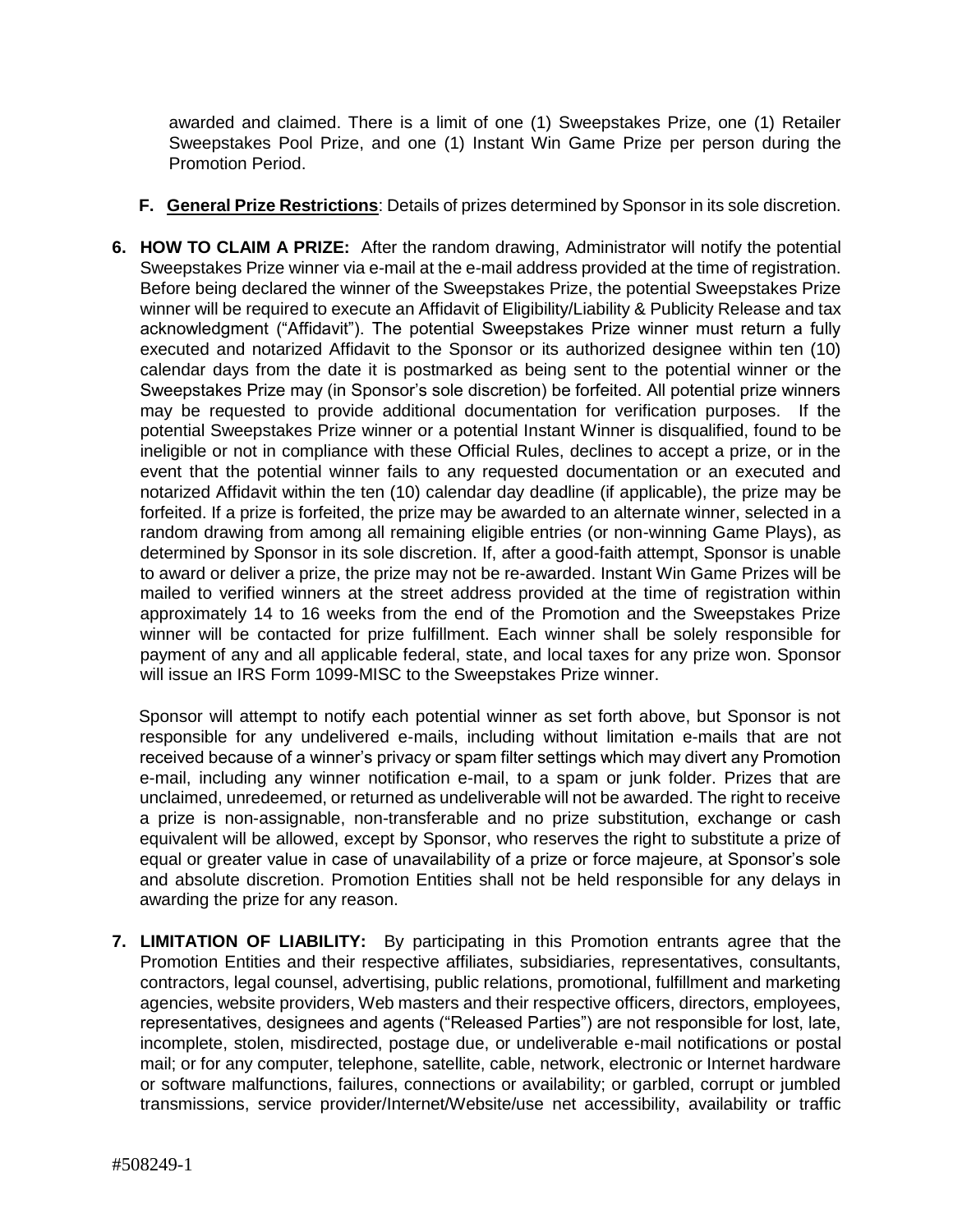congestion; or any technical, mechanical, printing, or typographical or other error; or unauthorized human intervention; or the incorrect or inaccurate capture of registration information; or the failure to capture, or loss of, any such information. The Released Parties are not responsible for any incorrect or inaccurate information, whether caused by any Website users, tampering, hacking or by any of the equipment or programming associated with or utilized in the Promotion and assume no responsibility for any error, omission, interruption, deletion, defect, delay in operation or transmission, communications line failure, technical error, theft or destruction or unauthorized access to the Website or any Promotionrelated website(s). The Released Parties are not responsible for any injury or damage, whether personal or property, to participants or to any person's computer related to or resulting from participating in the Promotion and/or accepting or using a prize. The Released Parties shall not be responsible or liable for entries that are entered by any automated computer, program, mechanism or device, for any entries in excess of the stated limit or for entries that are late, forged, lost, misplaced, misdirected, tampered with, incomplete, deleted, damaged, garbled or otherwise not in compliance with the Official Rules, and all such entries may, in Sponsor's sole discretion, be disqualified.

If, for any reason, the Promotion is not capable of running as planned, Sponsor reserves the right, in its sole discretion, to cancel, terminate, modify or suspend the Promotion and/or proceed with the Promotion, including the selection of winners in a manner it deems fair and reasonable including the selection of the winners from among eligible Game Plays/Sweepstakes entries and bonus Sweepstakes entries received prior to such cancellation, termination, modification or suspension. In no event will more prizes be awarded than are stated in these Official Rules. In the event that, due to technical, typographical, mechanical or other errors, there are more winners than are stated in these Official Rules, a random drawing among the claimants will be held to determine the winners. If for any reason, including but not limited to an administrative, printing, production, computer or other error or due to technical difficulties or incorrect announcements of any kind, more winning messages are distributed, or more prizes are claimed than are intended to be awarded according to these Official Rules, the intended prizes will be awarded in a random drawing from among all verified prize claims received.

By entering the Promotion, each entrant agrees: (i) to be bound by these Official Rules and by all applicable laws and by the decisions of Sponsor and Administrator, which shall be binding and final; (ii) to waive any rights to claim ambiguity with respect to these Official Rules; (iii) to waive all of his or her rights to bring any claim, action or proceeding against any of the Released Parties in connection with the Promotion; and (iv) to forever and irrevocably agree to release and hold harmless each of the Released Parties from any and all claims, lawsuits, judgments, causes of action, proceedings, demands, fines, penalties, liability, costs and expenses (including, without limitation, reasonable outside attorneys' fees) that may arise in connection with: (a) the Promotion, including but not limited to any Promotion-related activity or element thereof, and the entrant's Game Plays/Sweepstakes entries, participation or inability to participate in the Promotion, (b) the violation of any third-party privacy, personal, publicity or proprietary rights, (c) typographical or printing errors in these Official Rules or any Promotion materials, (d) acceptance, attendance at, receipt, travel related to, participation in, delivery of, possession, defects in, use, non-use, misuse, inability to use, loss, damage, destruction, negligence or willful misconduct in connection with the use of a prize (or any component thereof), (e) any change in the prizing (or any components thereof) due to unavailability or due to reasons beyond Sponsor's control, including but not limited to by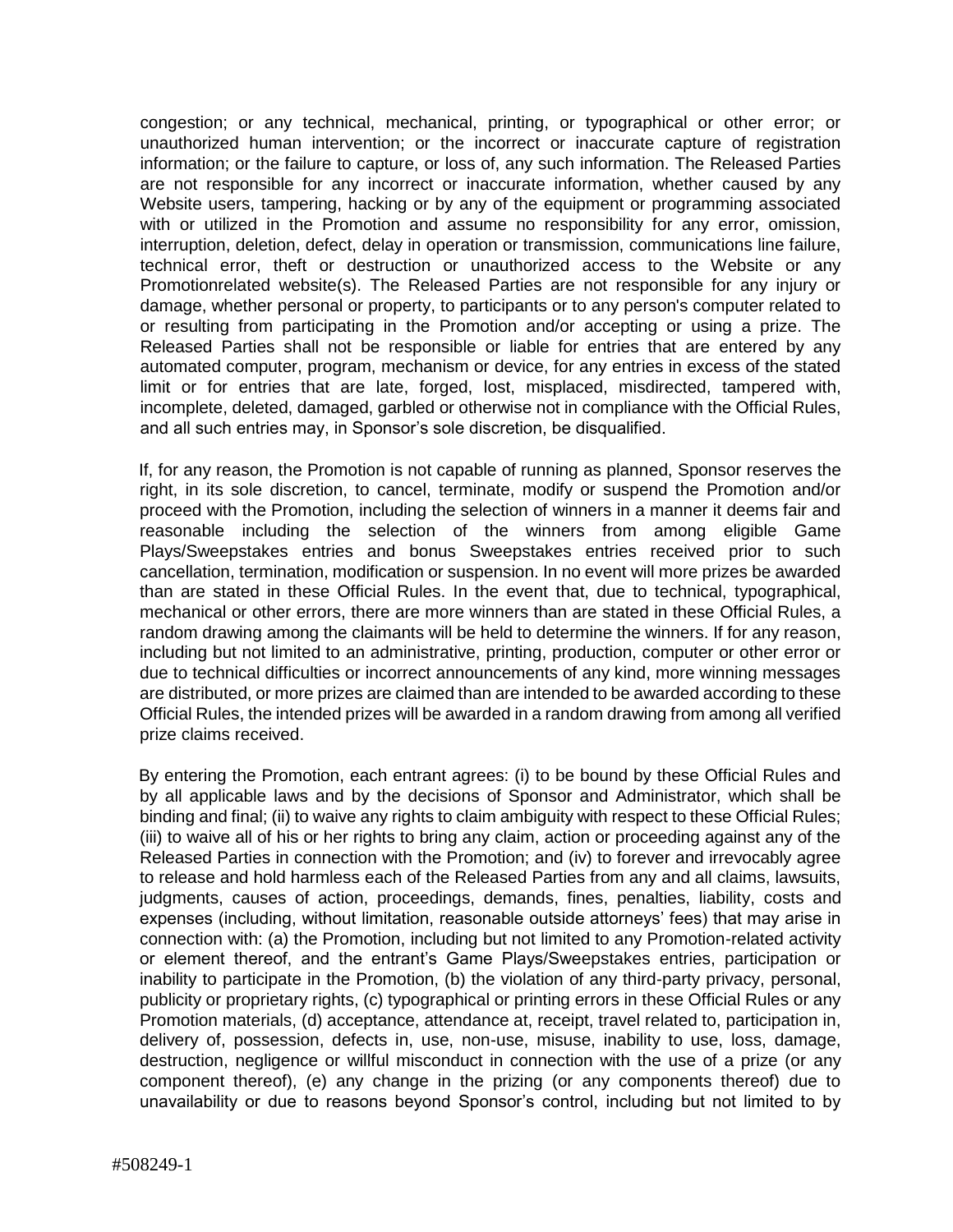reason of any acts of God, any action(s), regulation(s), order(s) or request(s) by any governmental or quasi-governmental entity (whether or not such action(s), regulation(s), order(s) or request(s) prove(s) to be invalid), equipment failure, threatened or actual terrorist acts, earthquake, war, fire, flood, explosion, unusually severe weather, hurricane, embargo, labor dispute or strike (whether legal or illegal), labor or material shortage, transportation interruption of any kind, work slow-down, civil disturbance, insurrection, riot or any other cause beyond any of the Released Parties' control, or as otherwise permitted in these Official Rules, (f) any interruptions in or postponement, cancellation or modification of the Promotion, (g) human error, (h) incorrect or inaccurate transcription, receipt or transmission of any part of any Game Play/Sweepstakes entry (including, without limitation, the registration information or any parts thereof), (i) any technical malfunctions or unavailability of the Website or any telephone network, computer system, computer online system, mobile device, computer timing and/or dating mechanism, computer equipment, software, or Internet service provider, or mail service utilized by any of the Released Parties or by an entrant, (j) interruption or inability to access the Promotion, the Website or any other Promotion-related websites or any online service via the Internet due to hardware or software compatibility problems, (k) any damage to entrant's (or any third person's) equipment used to access the Promotion and/or its contents related to or resulting from any part of the Promotion, (l) any lost/delayed data transmissions, omissions, interruptions, defects, and/or any other errors or malfunctions, (m) any late, lost, stolen, mutilated, misdirected, delayed, garbled, corrupted, destroyed, incomplete, undeliverable or damaged entries, (n) any wrongful, negligent, or unauthorized act or omission on the part of any of the Released Parties, (o) lost, late, stolen, misdirected, damaged or destroyed prizing (or any element thereof), or (p) the negligence or willful misconduct by entrant.

Without limiting the foregoing, everything regarding this Promotion, including the Website and prize components, are provided "as is" without warranty of any kind, either express or implied, including but not limited to, the implied warranties of merchantability, fitness for a particular purpose or non-infringement. Some jurisdictions may not allow the limitations or exclusions of liability for incidental or consequential damages or exclusions of implied warranties, so some of the above limitations or exclusions may not apply. Check local laws for any restrictions or limitations regarding these limitations or exclusions.

**8. DISPUTES: THIS PROMOTION IS GOVERNED BY, AND WILL BE CONSTRUED IN ACCORDANCE WITH, THE LAWS OF THE STATE OF MICHIGAN, AND THE FORUM AND VENUE FOR ANY DISPUTE SHALL BE IN THE OAKLAND COUNTY, MICHIGAN. IF THE CONTROVERSY OR CLAIM IS NOT OTHERWISE RESOLVED THROUGH DIRECT DISCUSSIONS OR MEDIATION, IT SHALL THEN BE RESOLVED BY FINAL AND BINDING ARBITRATION ADMINISTERED BY JAMS IN ACCORDANCE WITH ITS ARBITRATION RULES AND PROCEDURES OR SUBSEQUENT VERSIONS THEREOF ("JAMS RULES"). THE JAMS RULES FOR SELECTION OF AN ARBITRATOR SHALL BE FOLLOWED, EXCEPT THAT THE ARBITRATOR SHALL BE EXPERIENCED AND LICENSED TO PRACTICE LAW IN MICHIGAN. ALL PROCEEDINGS BROUGHT PURSUANT TO THIS PARAGRAPH WILL BE CONDUCTED IN OAKLAND COUNTY, MICHIGAN. THE REMEDY FOR ANY CLAIM SHALL BE LIMITED TO ACTUAL DAMAGES, AND IN NO EVENT SHALL ANY PARTY BE ENTITLED TO RECOVER PUNITIVE, EXEMPLARY, CONSEQUENTIAL OR INCIDENTAL DAMAGES OR HAVE DAMAGES MULTIPLIED OR OTHERWISE INCREASED, INCLUDING ATTORNEYS' FEES OR OTHER SUCH RELATED COSTS OF BRINGING A CLAIM, OR TO RESCIND THIS**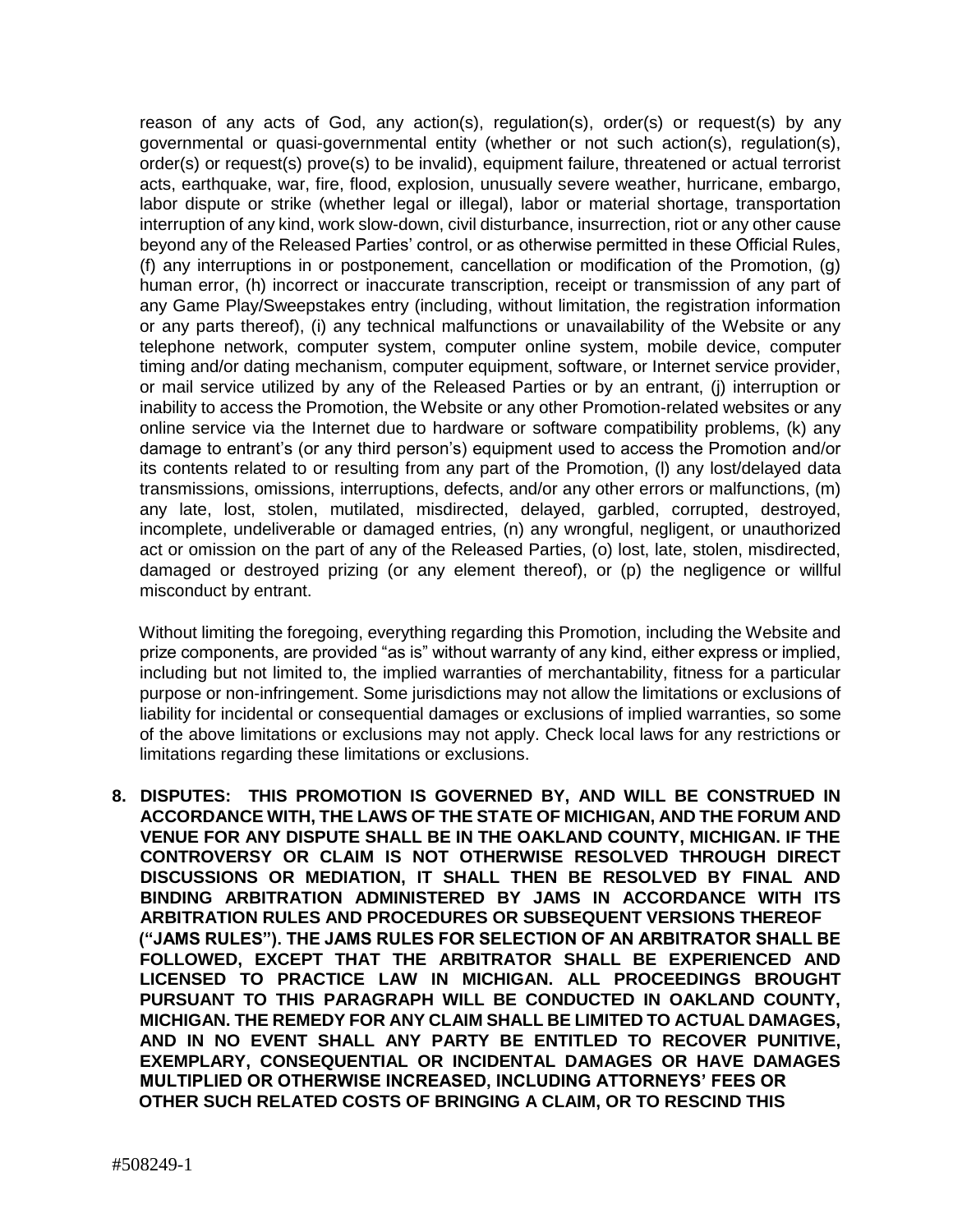**AGREEMENT OR SEEK INJUNCTIVE OR ANY OTHER EQUITABLE RELIEF. ENTRANTS AGREE THAT THE RIGHTS AND OBLIGATIONS OF ANY ENTRANT AND/OR PROMOTION ENTITIES AND/OR ANY OTHER PARTY SHALL BE RESOLVED INDIVIDUALLY, WITHOUT RESORT TO ANY FORM OF CLASS ACTION. ANY DEMAND FOR ARBITRATION MUST BE FILED WITHIN ONE (1) YEAR FROM THE END OF THE PROMOTION PERIOD, OR THE CAUSE OF ACTION SHALL BE FOREVER BARRED.** 

- **9. PRIVACY:** Sponsor's privacy policy is available at [http://policy.pepsi.com/privacy.htm.](http://policy.pepsi.com/privacy.htm)
- **10. PUBLICITY RIGHTS:** By participating in the Promotion and/or accepting a prize, each entrant agrees to allow Sponsor and/or Sponsor's designee the perpetual right to use his or her name, biographical information, photos and/or likeness, and statements for promotion, trade, commercial, advertising and publicity purposes, at any time or times, in all media now known or hereafter discovered including live television, worldwide, including but not limited to on the World Wide Web and Internet, without notice, review or approval and without additional compensation except where prohibited by law.
- **11. GENERAL:** Any attempted form of participation in this Promotion other than as described herein is void. If it is discovered or suspected in Sponsor's sole and absolute discretion that an entrant has registered or attempted to register more than once using multiple e-mail addresses, accounts, multiple identities, proxy servers or like methods, all of that entrant's Game Plays/Sweepstakes entries will be declared null and void, and that entrant will be ineligible to win a prize. Also, if it is discovered that any entrant attempts to receive additional Game Plays/Sweepstakes entries in excess of the stated limitation, that entrant may, in Sponsor's sole discretion, be disqualified from the Promotion. In the event of a dispute as to the identity of a winner, the winning Game Play/Sweepstakes entry will be declared made by the authorized account holder of the e-mail address submitted on the registration form associated with such Game Play/Sweepstakes entry. "Authorized account holder" is defined as the natural person who is assigned to an e-mail address by an Internet access provider, online service provider or other organization (e.g., business, educational institution) that is responsible for assigning e-mail addresses for the domain associated with the submitted email address. Sponsor and Administrator reserve the right to disqualify any individual found, in its sole opinion, to be tampering with the operation of the Promotion, to be acting in violation of these Official Rules or to be acting in an unsportsmanlike manner or with the intent to disrupt the normal operation of a Promotion. Any use of robotic, automatic, macro, programmed, thirdparty or like methods to participate in the Promotion will void any attempted participation effected by such methods and the disqualification of the individual utilizing the same. **CAUTION AND WARNING: ANY ATTEMPT TO DELIBERATELY DAMAGE ANY WEBSITE OR TO UNDERMINE THE LEGITIMATE OPERATION OF THIS PROMOTION IS A VIOLATION OF CRIMINAL AND CIVIL LAWS. SHOULD SUCH AN ATTEMPT BE MADE, THE SPONSOR RESERVES THE RIGHT TO SEEK DAMAGES OR OTHER REMEDIES FROM ANY SUCH PERSON(S) RESPONSIBLE FOR THE ATTEMPT TO THE FULLEST EXTENT PERMITTED BY LAW.** If any provision of these Official Rules or any word, phrase, clause, sentence, or other portion thereof should be held unenforceable or invalid for any reason, then that provision or portion thereof shall be modified or deleted in such manner as to render the remaining provisions of these Official Rules valid and enforceable. The invalidity or unenforceability of any provision of these Official Rules or the prize documents will not affect the validity or enforceability of any other provision. Sponsor's and/or Administrator's interpretation of these Official Rules is final and binding in all matters related to the Promotion.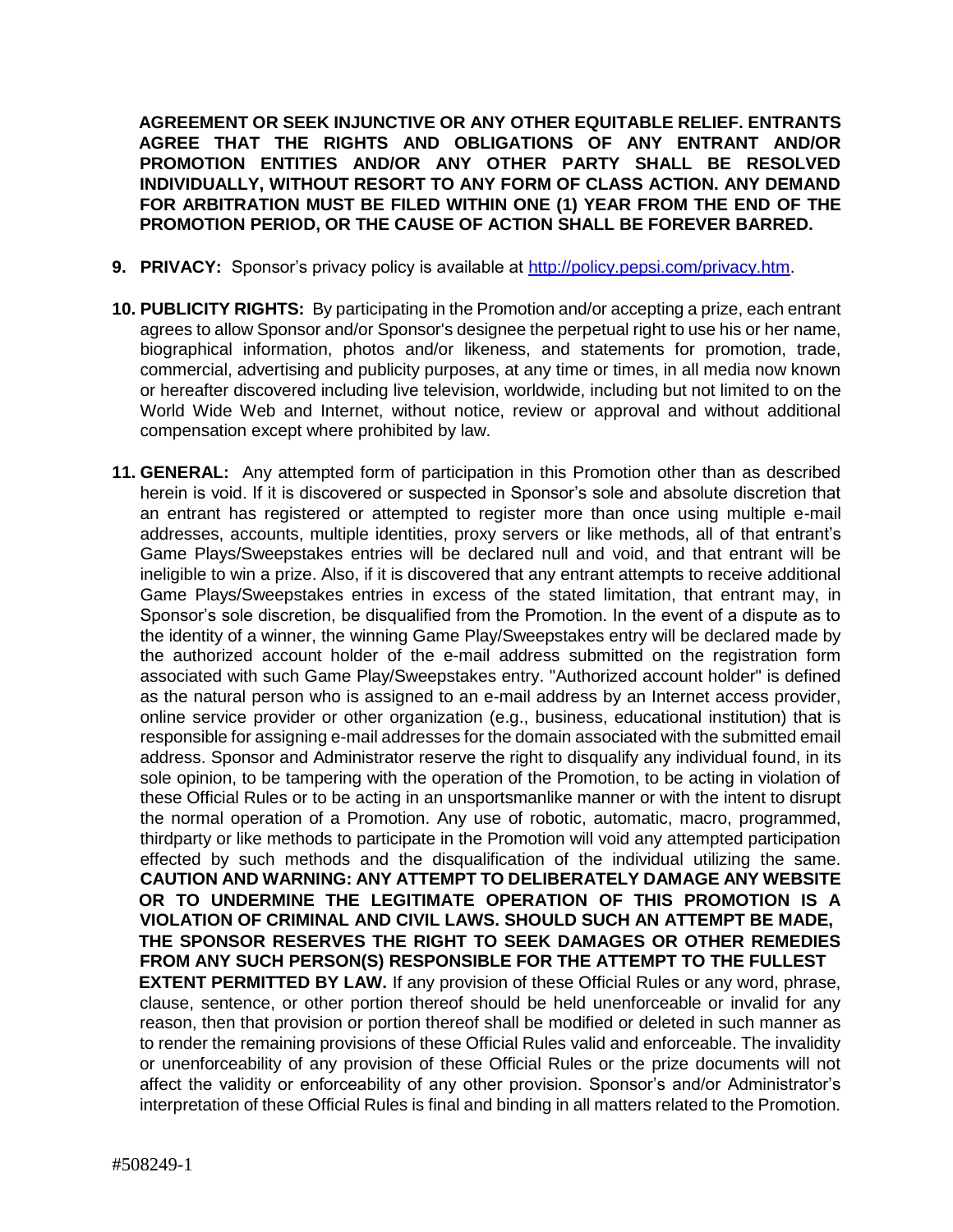Sponsor's failure to enforce any term of these Official Rules shall not constitute a waiver of that provision and such provision shall remain in full force and effect. All Game Plays/Sweepstakes entries and/or materials submitted become the property of Sponsor and will not be returned. In the event of any conflict with any Promotion details contained in these Official Rules and Promotion details contained in any promotional materials (including but not limited to point of sale, television and print advertising, promotional packaging and other promotional media), the details of the Promotion as set forth in these Official Rules shall prevail.

**12. WINNERS LIST:** To obtain a list of winners, mail a self-addressed, stamped business-sized envelope to: The Pure Leaf Flavors AR Summer Instant Win Game and Sweepstakes - Winners List Request, P.O. Box 251328, West Bloomfield, MI 48325. Winners List requests must be received by October 8, 2022.

Customer Service inquiries may be made at +1 (833) 640- 0066 and pureleafcontestAR@prizelogic.zendesk.com.

© 2022 Pepsi-Cola Company. All rights reserved.

#### **SEE NEXT PAGE FOR APPENDIX**